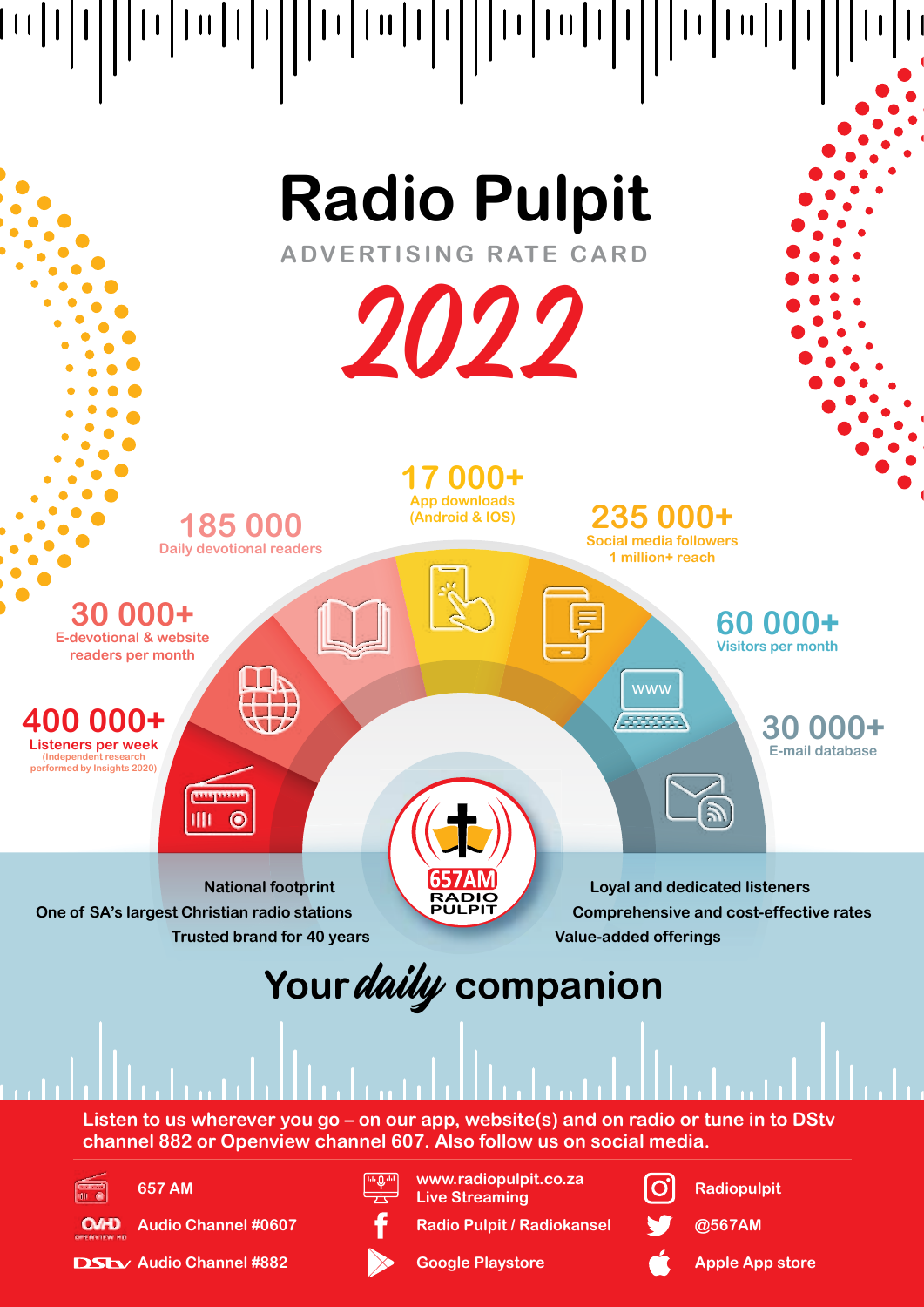|                                               | $\bigcirc$<br>$\bigodot$<br><b>RADIO RATES</b><br>(All prices are VAT exclusive) |                             |                                                            |                  | Reach 400 000+<br>weekly listeners<br>$\begin{array}{c} \begin{array}{c} \begin{array}{c} \begin{array}{c} \end{array} \end{array} \end{array} \end{array} \end{array}$ |                           |  |
|-----------------------------------------------|----------------------------------------------------------------------------------|-----------------------------|------------------------------------------------------------|------------------|-------------------------------------------------------------------------------------------------------------------------------------------------------------------------|---------------------------|--|
| <b>657AM</b><br><b>RADIO</b><br><b>PULPIT</b> |                                                                                  | <b>MONDAY TO FRIDAY</b>     | <b>SATURDAY</b><br>&<br><b>SUNDAY</b>                      |                  |                                                                                                                                                                         |                           |  |
|                                               | <b>Generic</b>                                                                   | Sponsorship:<br><b>Show</b> | Sponsorship:<br>News/Traffic/<br>Weather/<br><b>Sport</b>  | <b>Interview</b> | <b>Generic</b>                                                                                                                                                          | <b>Production</b><br>Cost |  |
|                                               | (rate per 30" spot)                                                              | (rate per month)            | (rate per month)<br>(incl: opening, closing<br>& 30" spot) | (rate per 5 min) | (rate per 30" spot)                                                                                                                                                     |                           |  |
| <b>Early Morning 05:00 - 6:00</b>             | <b>R580</b>                                                                      |                             |                                                            |                  |                                                                                                                                                                         |                           |  |
| Morning Peak 06:00 - 09:00                    | <b>R980</b>                                                                      | <b>R25 500</b>              | R <sub>16</sub> 000                                        | <b>R4500</b>     | <b>R650</b>                                                                                                                                                             | 1 Voice - R1 500          |  |
| Daytime 09:00 - 15:00                         | <b>R750</b>                                                                      | <b>R18500</b>               |                                                            | <b>R2950</b>     | <b>R400</b>                                                                                                                                                             | 2 Voices - R3 000         |  |
| Afternoon Peak 15:00 - 18:00                  | <b>R980</b>                                                                      | <b>R25 500</b>              | R <sub>16</sub> 000                                        | <b>R4500</b>     | <b>R400</b>                                                                                                                                                             |                           |  |
| Evening 18:00 - 05:00                         | <b>R500</b>                                                                      | <b>R18500</b>               |                                                            | <b>R2 250</b>    | <b>R400</b>                                                                                                                                                             |                           |  |

 $\bullet$ 

 $\overline{C}$ 

 $\overline{a}$  $\overline{a}$ 

### **PACKAGES AT 30% DISCOUNT**

| Packages (Subject to a 3-month contract) |                                                                                                                                                                                                                 | <b>Actual Cost</b>                                                                                                                           | <b>Discounted Price</b> |
|------------------------------------------|-----------------------------------------------------------------------------------------------------------------------------------------------------------------------------------------------------------------|----------------------------------------------------------------------------------------------------------------------------------------------|-------------------------|
| <b>Business Companion 10</b>             | 10 Spots per month x 3 months<br>5 x Peak Adverts<br>3 x Daytime Adverts<br>2 x Weekday Evening Adverts                                                                                                         | <b>R8 150</b><br><b>R4 900</b><br><b>R2 250</b><br><b>R1000</b>                                                                              | <b>R5 705</b>           |
| <b>Business Companion 15</b>             | 15 Spots per month x 3 months<br>8 x Peak Advert<br>4 x Daytime Adverts<br>3 x Weekday Evening Adverts                                                                                                          | R12 340<br><b>R7 840</b><br><b>R3 000</b><br><b>R1500</b>                                                                                    | <b>R8638</b>            |
| <b>Light Comprehensive</b>               | 5 x Peak Adverts<br>5 x Daytime Advert<br>2 x Weekend Advert<br>1 x AM Peak Interview (5 minutes)<br>12 Months Business Directory Listing<br>1 Months WFT Webpage Advert<br>3 x Facebook Post                   | R17950<br>R4 900<br><b>R3 750</b><br>R 800<br><b>R4500</b><br><b>R1500</b><br><b>R2 500</b><br><b>Added value</b>                            | R12 565                 |
| Comprehensive                            | 10 x Peak Adverts<br>8 x Daytime Adverts<br>1 x AM Peak Interview (5 minutes)<br>1 x Daytime Interview (5 minutes)<br>12 Months Business Directory Listing<br>1 Months WFT Webpage Advert<br>3 x Facebook Posts | R <sub>27</sub> 250<br><b>R9 800</b><br><b>R6000</b><br><b>R4500</b><br><b>R2 950</b><br><b>R1500</b><br><b>R2 500</b><br><b>Added value</b> | R <sub>19</sub> 075     |

**The WORD** for **IODA** in the Both on Dobby Green

## **DAILY DEVOTIONAL PUBLICATION RATES** (All prices are VAT exclusive)

# **Reach** 185 000 **daily devotional readers**

**PRINT: 75 000 READERS - DIGITAL: 110 000 READERS PER QUARTER** (All artwork to be supplied by client) **THE WORD FOR TODAY / DIE WOORD VIR VANDAG YOUTH DEVOTIONALS** Inside Front Cover / Inside Back Cover **R13 500 Sponsorship opportunities available** Full Page **R10 300** Half Page **R 5 100** Quarter Page **R 2 400 Double Page Spread R17 300** Strip Advert **R** 750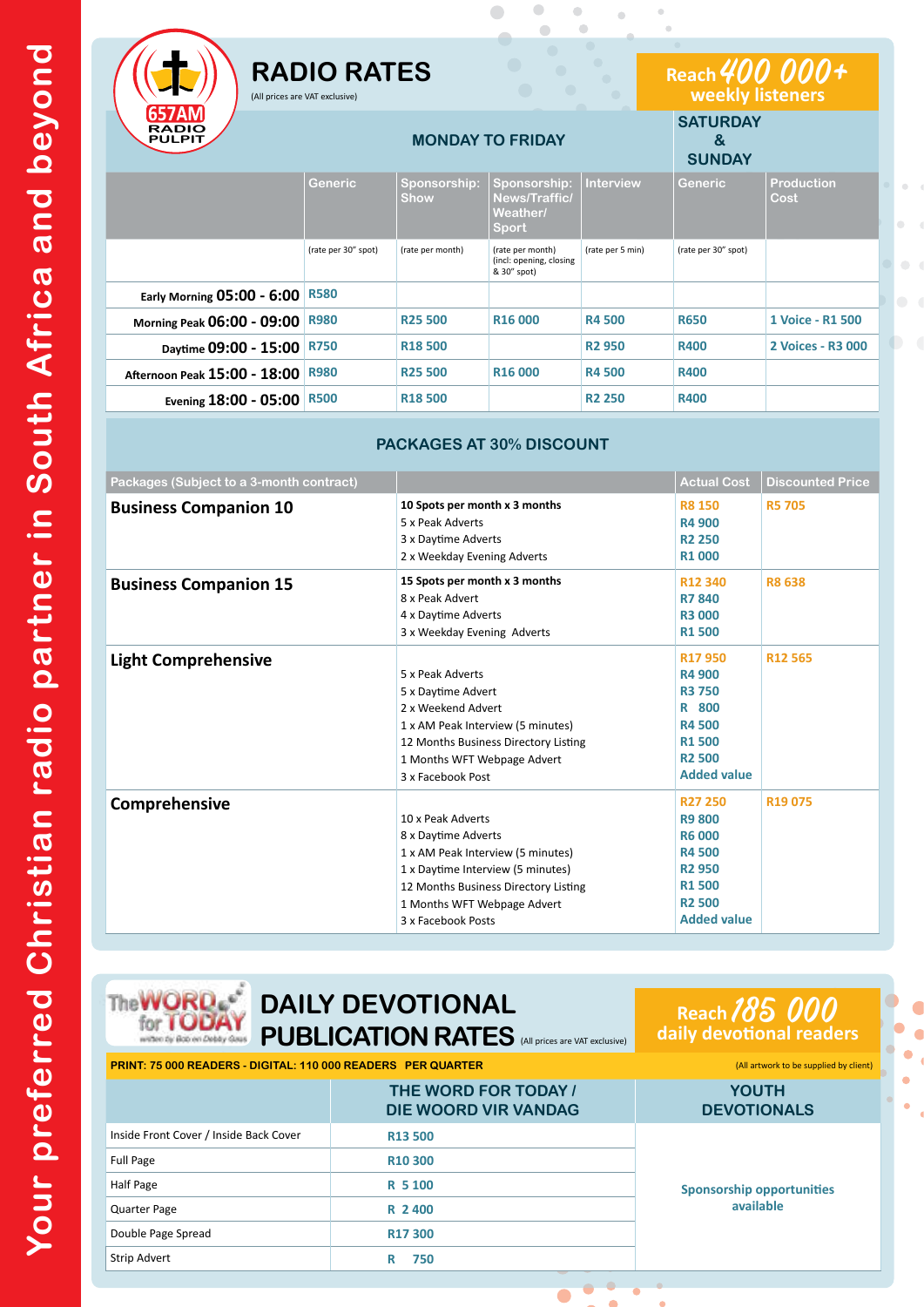## **AUDIENCE PROFILE**



### **DIGITAL RATES** (All prices are VAT exclusive)

Ċ

# **Reach** 1 000 000+

| <b>WEBSITE</b>                                          |                                      |                                                 |                                         |                                 |                                      |  |  |
|---------------------------------------------------------|--------------------------------------|-------------------------------------------------|-----------------------------------------|---------------------------------|--------------------------------------|--|--|
| <b>Channel</b>                                          | <b>Type of Advert</b>                | <b>Dimensions</b>                               | Price<br>(Monthly)                      | <b>Added Value</b><br>(Monthly) | <b>Design Fee</b><br>(if applicable) |  |  |
| <b>Radio Pulpit</b><br>& Radiokansel<br><b>Websites</b> | Banner - Home Page                   | 1920x400px                                      | <b>R3 000</b>                           | 4 x Facebook Posts              |                                      |  |  |
|                                                         | Square - Home Page                   | 300x300px                                       | <b>R1000</b>                            | 1 x Facebook Posts + IG         |                                      |  |  |
|                                                         | Banner - WFT Page                    | 766x180px                                       | <b>R2500</b>                            | 3 x Facebook Posts              | R450 per design                      |  |  |
|                                                         | Square - WFT Page                    | 300x300px                                       | <b>R2000</b>                            | 3 x Facebook Posts              |                                      |  |  |
|                                                         | Banner - Team Page                   | 1920x400px                                      | <b>R1500</b>                            | 3 x Facebook Posts              |                                      |  |  |
|                                                         | Banner - Schedule Page               | 1920x400px                                      | <b>R1500</b>                            | 3 x Facebook Posts              |                                      |  |  |
|                                                         | Banner - App Page                    | 766x180px                                       | <b>R1500</b>                            | 3 x Facebook Posts              |                                      |  |  |
|                                                         | Ad Space on Programme Page 300x300px |                                                 | <b>R1000</b>                            | 2 x Facebook Posts              |                                      |  |  |
| <b>APP</b>                                              |                                      |                                                 |                                         |                                 |                                      |  |  |
| <b>Channel</b>                                          | <b>Type of Advert</b>                | <b>Dimensions</b>                               | <b>Price</b><br>(Weekly)                | <b>Added Value</b><br>(Monthly) | <b>Design Fee</b><br>(if applicable) |  |  |
| Radio Pulpit App                                        | Mobile App Advert                    | 1586x1586                                       | <b>R750</b>                             | 2 x Facebook Posts              | R450 per design                      |  |  |
| <b>E-MAILER</b>                                         |                                      |                                                 |                                         |                                 |                                      |  |  |
| <b>Channel</b>                                          | <b>Type of Advert</b>                | <b>Dimensions</b>                               | Price<br>(Monthly)                      | <b>Added Value</b><br>(Monthly) | <b>Design Fee</b><br>(if applicable) |  |  |
| E-mailer to Radio E-mailer<br><b>Pulpit listeners</b>   |                                      | 640x900 (or longer)                             | R <sub>3</sub> 500 for one e-mailer     | 3 x Facebook Posts              | R450 per design                      |  |  |
| <b>SOCIAL MEDIA</b>                                     |                                      |                                                 |                                         |                                 |                                      |  |  |
| <b>Channel</b>                                          | <b>Details</b>                       | <b>Dimensions</b>                               | Price<br>(Monthly)                      | <b>Added Value</b><br>(Monthly) | <b>Design Fee</b><br>(if applicable) |  |  |
| Facebook                                                | Post - Script & Image<br>1200x628px  |                                                 | Added value to web advert(s)            | 3 x Facebook Posts              | R450 per design                      |  |  |
|                                                         | Facebook slider (5 images)           | 1080x1080px                                     | Added value to x3 web adverts           | Slider                          | R820 per clip                        |  |  |
|                                                         | Boost your post for 4 days           | Must specify audience/ad content R100 per boost |                                         | N/A                             | N/A                                  |  |  |
| Instagram                                               | Post - Script, Image, #              | 1080x1080px                                     | Added value to web advert(s)            | 3 x Facebooks posts             | R450 per design                      |  |  |
| <b>E-DEVOTIONAL MAILER BLOCK ADVERT</b>                 |                                      |                                                 |                                         |                                 |                                      |  |  |
| <b>Channel</b>                                          | <b>Details</b>                       | <b>Dimensions</b>                               | <b>Price</b><br>(Monthly)               | <b>Added Value</b><br>(Monthly) | <b>Design Fee</b><br>(if applicable) |  |  |
| e-Devotion<br>e-mailer to<br>subscribers                | Ad block on e-Devotion               | 213x213px                                       | R1 500 for 1 advert, sent three<br>days | N/A                             | R450 per design                      |  |  |